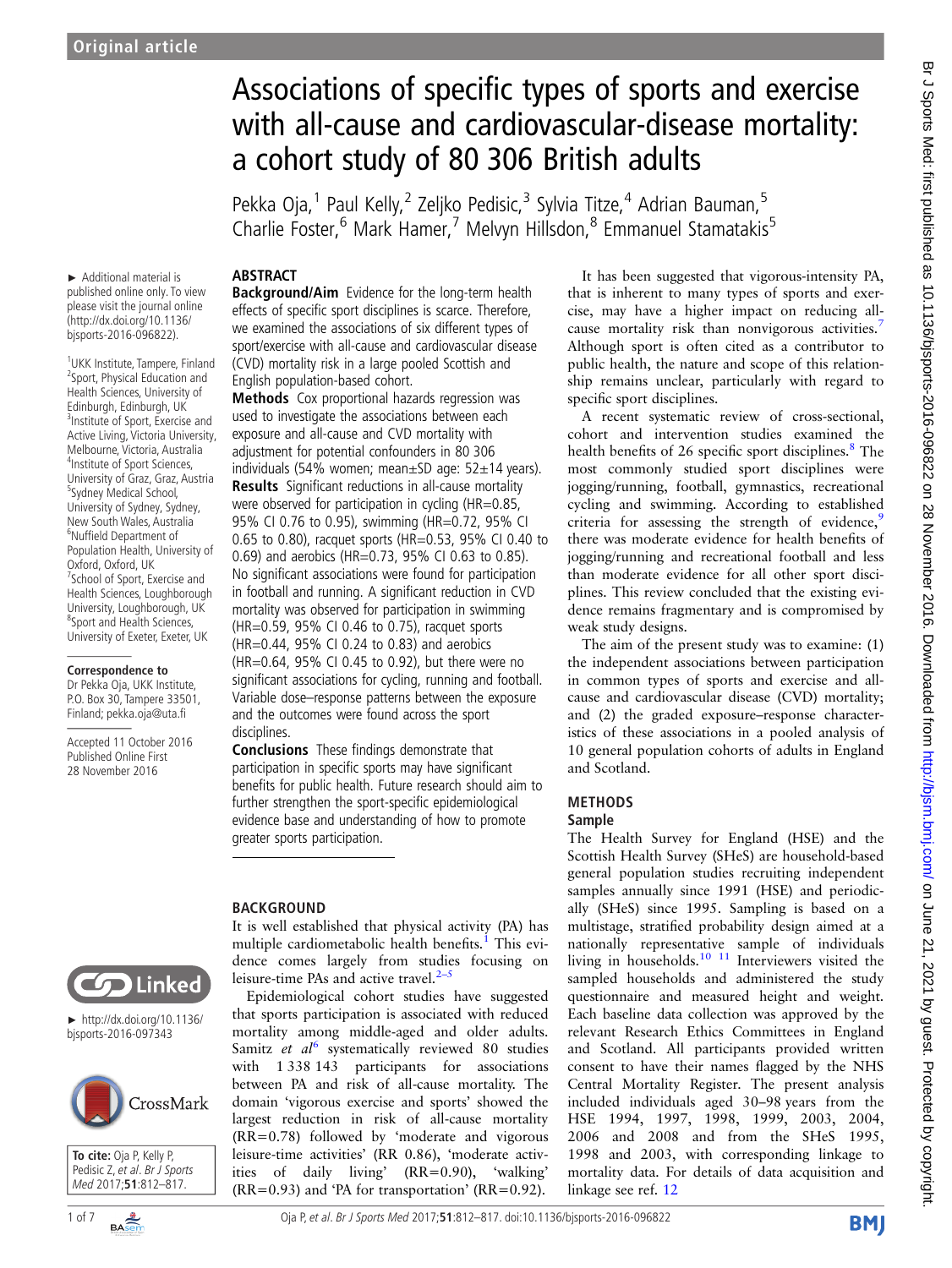### Physical activity assessment

Non-occupational PA was assessed using an established questionnaire that inquired about the frequency and duration of participation in domestic PA (heavy manual housework, gardening and 'do-it-yourself' activities), walking and sports and exercise in the 4 weeks prior to the interview. $13$  Prompt cards were employed for sports and exercises that contained a number of groupings, including cycling (for any purpose), swimming, aerobics/keep fit/gymnastics/dance for fitness, running/jogging, football/rugby, badminton/tennis and squash. For each positive response participants were asked to specify frequency ('Can you tell me on how many separate days did you do [activity name] for at least 15 min a time during the past 4 weeks?'), duration ('How much time did you usually spend doing [activity name] on each day?') and perceived relative intensity ('Was the effort usually enough to make you out of breath or sweaty?'). The convergent validity of the questionnaire has been examined against accelerometry in a study of over 2000 adults. Spearman's correlation between questionnaire and accelerometer-based estimates of MVPA was 0.42 in men (95% CI 0.36 to 0.48) and 0.38 in women (95% CI 0.32 to 0.45).<sup>[13](#page-5-0)</sup>

### Mortality outcomes

Surviving participants were censored on December 2009 (SHeS) or February 2011 (HSE). Primary causes of death were diagnosed according to the International Classification of Diseases (ICD) using the ninth (ICD-9) and tenth revisions (ICD-10). CVD codes recorded from the ICD were 390–459 and 101– 199 from the ninth and tenth revision, respectively (for details see ref. [12](#page-5-0)).

### **Covariates**

Height and weight were measured using standard protocols that have been previously described;<sup>[12](#page-5-0)</sup> body mass index (BMI) was calculated as weight (in kilograms) divided by height (in metres) squared. Additional questions assessed education level (age finished education), weekly frequency of alcohol consumption, psychological distress/depression (12-item General Health Questionnaire score–GHQ-12), smoking status (current, ex, never), presence of limiting long-standing illness and existing doctor-diagnosed CVD (angina, stroke, coronary heart disease) and cancer.

# Data handling and statistical analyses

The exposure measures were participation in cycling for any purpose (termed 'cycling'); swimming; aerobics/keep fit/gymnastics/dance for fitness (termed 'aerobics'); running/jogging (termed 'running'); football/rugby (termed 'football') and badminton/tennis/squash combined (termed 'racquet sports'). Other sports were considered but were not included in analysis, because of insufficient statistical power resulting from low participation rates. The associations between each exposure and mortality were examined in terms of:

- A. overall participation (none/any);
- B. relative perceived intensity (none/lower intensity/higher intensity) with the responses to the questions 'Was the effort usually enough to make you out of breath or sweaty?' determining lower versus higher intensity;
- C. weekly duration (none/low/high) using the sex-specific medians of weekly times reported by participators for each exposure as cut-offs that denote low versus high duration (see online [supplementary table S1](http://dx.doi.org/10.1136/bjsports-2016-096822) for cut-off values);
- D. weekly intensity-weighted volume (metabolic equivalent (MET)-hours/week) calculated using the PA Compendium<sup>14</sup>

to assign a MET of activity and considering reported information on frequency, duration and relative intensity. Sex-specific medians of weekly volumes (MET-hours/week) were used as cut-offs that denote low versus high volume for each sport (see online [supplementary table S1](http://dx.doi.org/10.1136/bjsports-2016-096822)).

Baseline characteristics were summarised by sex. Cox proportional hazards regression was used to investigate the association between each exposure and all-cause and CVD mortality. Log-minus-log plots were used to examine proportional hazards assumptions. Selection of covariates was guided by previous literature and multivariate analyses were adjusted for age and sex (Model 1), and additionally adjusted for long-standing illness, alcohol drinking frequency, psychological distress (GHQ-12 score >3), BMI, smoking status, education level, doctordiagnosed CVD (all-cause mortality analyses only) and weekly PA volume (MET-hours/week excluding the volume of the sport that was the main exposure in the corresponding model). Participants who had doctor-diagnosed CVD at baseline (angina, stroke, IHD) were excluded from the analyses with CVD mortality as outcome. The linear and quadratic trend p values were reported for each model. In sensitivity analyses, participants who experienced events occurring in the first 24 months of follow-up were excluded. Sensitivity analyses were also conducted to check the possible 'overadjustment' by BMI in Model 2. As no appreciable differences were found BMI was retained in the main analyses. No participation was always used as the reference category. Analyses were carried out with SPSS V.22 (SPSS, Chicago, Illinois, USA), with the level of statistical significance set at  $p < 0.05$ .

# RESULTS

The baseline characteristics are shown in [table 1](#page-2-0). In total, our analysis included 80 306 individuals with 43 705 women (mean age= $52\pm15$  years) and 36 601 men (mean age= $52\pm14$  years).

Overall, 44.3% of the participants (43.1% of women and 45.6% of men) met national PA guidelines. The most common sport/exercise activity was swimming, followed by cycling, aerobics, running, racquet sports and football.

Over an average follow-up of  $9.2 \pm 4.3$  years (corresponding to 736 463 person-years), 8790 deaths from any cause occurred. Among the 75 014 participants who did not report doctordiagnosed CVD at the baseline and were therefore entered in the CVD mortality analyses  $(9.2 \pm 4.5 \text{ years of } follow-up/$ 693 757 person-years), there were 1909 CVD deaths.

# All-cause mortality

[Table 2](#page-3-0) shows multivariate analyses of the association between exposure to specific sports and risk of all-cause mortality.

In the most adjusted model compared with no participation in each activity: cycling participation was associated with a significantly reduced risk of all-cause mortality of 15% (HR=0.85, 95% CI 0.76 to 0.95). Swimming participation was associated with a significantly reduced risk of all-cause mortality of 28%  $(HR=0.72, 95\% \text{ CI } 0.65 \text{ to } 0.80)$ . Running participation was not associated with a significant reduction in risk of all-cause mortality (HR=0.87, 95% CI 0.68 to 1.11). Likewise, football participation was not associated with a significantly reduced risk for all-cause mortality ( $HR=0.82$ ,  $95\%$  CI 0.61 to 1.11). Racquet sports participation was associated with a significant reduced risk of all-cause mortality of 47% (HR=0.53, 95% CI 0.40 to 0.69). Aerobics participation was associated with a significant reduced risk for all-cause mortality of 27% (HR=0.73, 95% CI 0.63 to 0.85).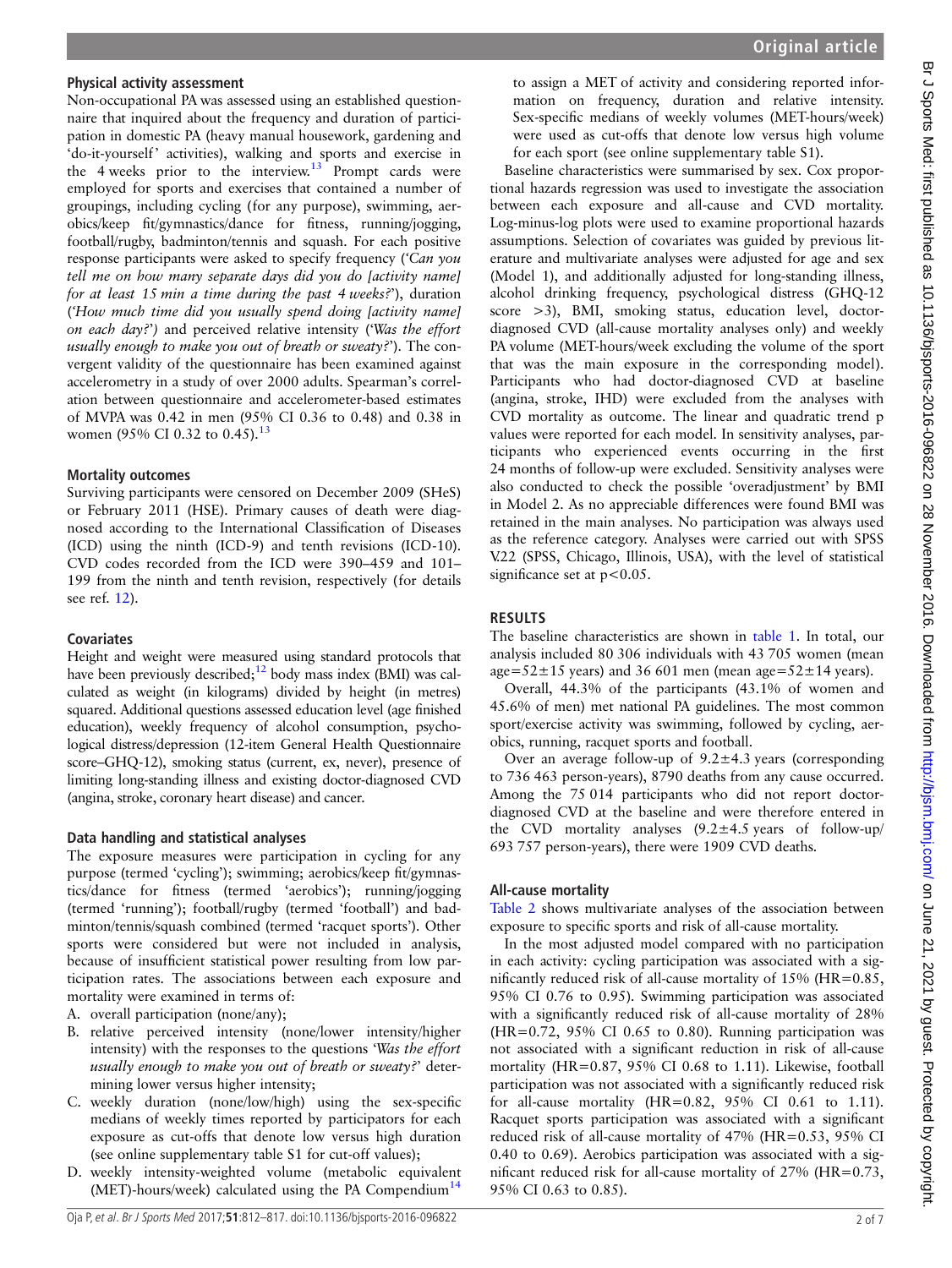# <span id="page-2-0"></span>Table 1 Baseline characteristics of the sample by sex

|                                                           | Women (n=43 705) | Men (n=36 601)  | All (n=80 306)  | p value for sex $\Delta$ * |
|-----------------------------------------------------------|------------------|-----------------|-----------------|----------------------------|
| Age, mean $\pm$ SD (years)                                | $52.0 \pm 14.7$  | $51.9 \pm 14.3$ | $51.9 \pm 14.5$ | 0.285                      |
| Body mass index, mean $\pm$ SD (kg/m <sup>2</sup> )       | $27.1 \pm 5.3$   | $27.3 \pm 4.0$  | $27.2 \pm 4.8$  | < 0.001                    |
| Long-standing illnesst (%)                                | 47.7             | 47.7            | 47.7            | 0.909                      |
| Smoking (% current)#                                      | 24.3             | 25.5            | 24.9            | < 0.001                    |
| Alcohol frequency (% $\geq$ 5 times/week)§                | 14.7             | 25.3            | 19.5            | < 0.001                    |
| Psychological distress (% with GHQ score $\geq$ 4)¶       | 16.8             | 12.5            | 14.9            | < 0.001                    |
| Age finished education (age $19+$ )                       | 16.3             | 20.2            | 18.1            | < 0.001                    |
| Total physical activity volume, median (MET**-hours/week) | 12.1             | 14.5            | 13.1            | < 0.001                    |
| Meeting physical activity recommendations (%)             | 43.1             | 45.6            | 44.3            | < 0.001                    |
| Cycling—any intensity (% participated)                    | 7.3              | 13.0            | 9.9             | < 0.001                    |
| Swimming—any intensity (% participated)                   | 14.7             | 11.9            | 13.4            | < 0.001                    |
| Running—any intensity (% participated)                    | 3.1              | 7.3             | 5.0             | < 0.001                    |
| Football—any intensity (% participated)                   | 0.3              | 6.4             | 3.1             | < 0.001                    |
| Racquet—any intensity (% participated)                    | 2.7              | 4.8             | 3.6             | < 0.001                    |
| Aerobics—any intensity (% participated)                   | 9.8              | 2.3             | 6.4             | < 0.001                    |
| CVD prevalence at baseline (%)                            | 5.3              | 8.2             | 6.6             | < 0.001                    |

The Health Survey for England and Scottish Health Survey.

\*p value calculated using t-test for continuous or—due to the skewed distribution—the non-parametric Mann–Whitney U-test and likelihood ratio  $\chi^2$  test for categorical variables. †Dichotomous variable derived from responses to a series of questions (yes/no) on illness within eight listed body systems (eg, nervous system, digestive system, heart and circulatory system, etc), at least one illness required to have long-standing illness.

‡Based on one question about smoking status with the options being: never, ex-regular smoker; ex-occasional smoker and current smoker.

§Derived from the question 'on how many days in the last 7 days did you have an alcoholic drink'

¶General Health Questionnaire comprises 12 questions related to psychological health (eg, concentration, feeling depressed, etc) with the categories: 0, 1–3 and ≥4. \*MET, metabolic equivalent.

CVD, cardiovascular disease; GHQ, General Health Questionnaire.

### Cardiovascular disease mortality

[Table 3](#page-4-0) shows multivariate analyses of the association between participation in specific sports and risk for CVD mortality.

In the most adjusted model compared with no participation in each activity: cycling participation was not associated with a reduced risk for CVD mortality (HR=0.93, 95% CI 0.76 to 1.16). Swimming participation was associated with a significant reduced risk of CVD mortality of 41% (HR=0.59, 95% CI 0.46 to 0.75). Running participation (HR=0.81, 95% CI 0.47 to 1.39) and football participation (HR=0.90, 95% CI 0.49 to 1.64) were not associated with a significantly reduced risk of CVD. Racquet sports participation was associated with a significant reduced risk of CVD mortality of 56% (HR=0.44, 95% CI 0.24 to 0.83). Aerobics participation was associated with a significant reduced risk of CVD mortality of 36% (HR=0.64, 95% CI 0.45 to 0.92).

### Dose–response analysis

Online supplementary tables S2 and S3 show the results of the dose–response analyses for all-cause and CVD mortality, respectively. Mixed dose response relationships were obtained for different sport disciplines. Some showed a significant linear trend (indicating that reduction in mortality risk increased with higher intensity, duration and/or volume of sport participation), some showed a significant U-shaped relationship (indicating that lower intensity is more beneficial than high intensity or no participation), while some provided no indication of dose–response relationship. Fewer significant dose–response associations were found for CVD mortality compared with all-cause mortality.

# **DISCUSSION**

In the present large population-based pooled cohort study, we examined the independent associations of the six most commonly practiced types of sport or exercise in Scotland and England with all-cause and CVD mortality. Swimming, aerobics

and racquet sports were associated with significantly reduced risk of all-cause and CVD mortality. Cycling was associated with significantly reduced risk of all-cause mortality, but not CVD mortality. Our data did not show evidence of significant association with mortality risk for participation in running or football.

As noted, we conducted these analyses in response to a limited number of previous findings for specific sports/exercise.<sup>[8](#page-5-0)</sup> This limited the number of comparisons we could make.

Considering some notable results, at a specific activity level, our cycling and all-cause mortality result compares well with a 2014 systematic review and meta-analysis of eight studies that yielded a 10% risk reduction (95% CI 6% to 13%) for cycling at a standardised dose of  $11.25$  $11.25$  MET-hours per week.<sup>5</sup> We would suggest our result further confirms the likely magnitude of effect for cycling.

For swimming, a previous systematic review<sup>[8](#page-5-0)</sup> identified three cohort studies and one intervention study, but the evidence for all-cause mortality, CVD mortality and adiposity was inconclusive. In contrast, in the present study, swimming participation showed large and significant associations with all-cause and CVD mortality; 28% and 41% risk reduction, respectively.

The association between jogging/running and all-cause mortality among healthy adults has previously been addressed by four large-scale population-based cohort studies.<sup>[15](#page-5-0)-18</sup> The findings have been consistent in showing a significant risk reduction in all-cause and/or CVD mortality. The found significant reductions in all-cause mortality were  $39\%,^{15}$  $39\%,^{15}$  $39\%,^{15}$  30%,  $^{16}$  44%<sup>[17](#page-6-0)</sup> and 27% and in CVD mortality  $45\%$ .<sup>16</sup> Our results showed a significant 43% (95% CI 27% to 55%) reduction in all-cause mortality risk among runners compared with non-runners according to the age/sex-adjusted model, but a non-significant 13% reduction in the fully adjusted model. A similar pattern was shown for CVD mortality. The fully adjusted associations in the present study are smaller than those reported in the previous studies,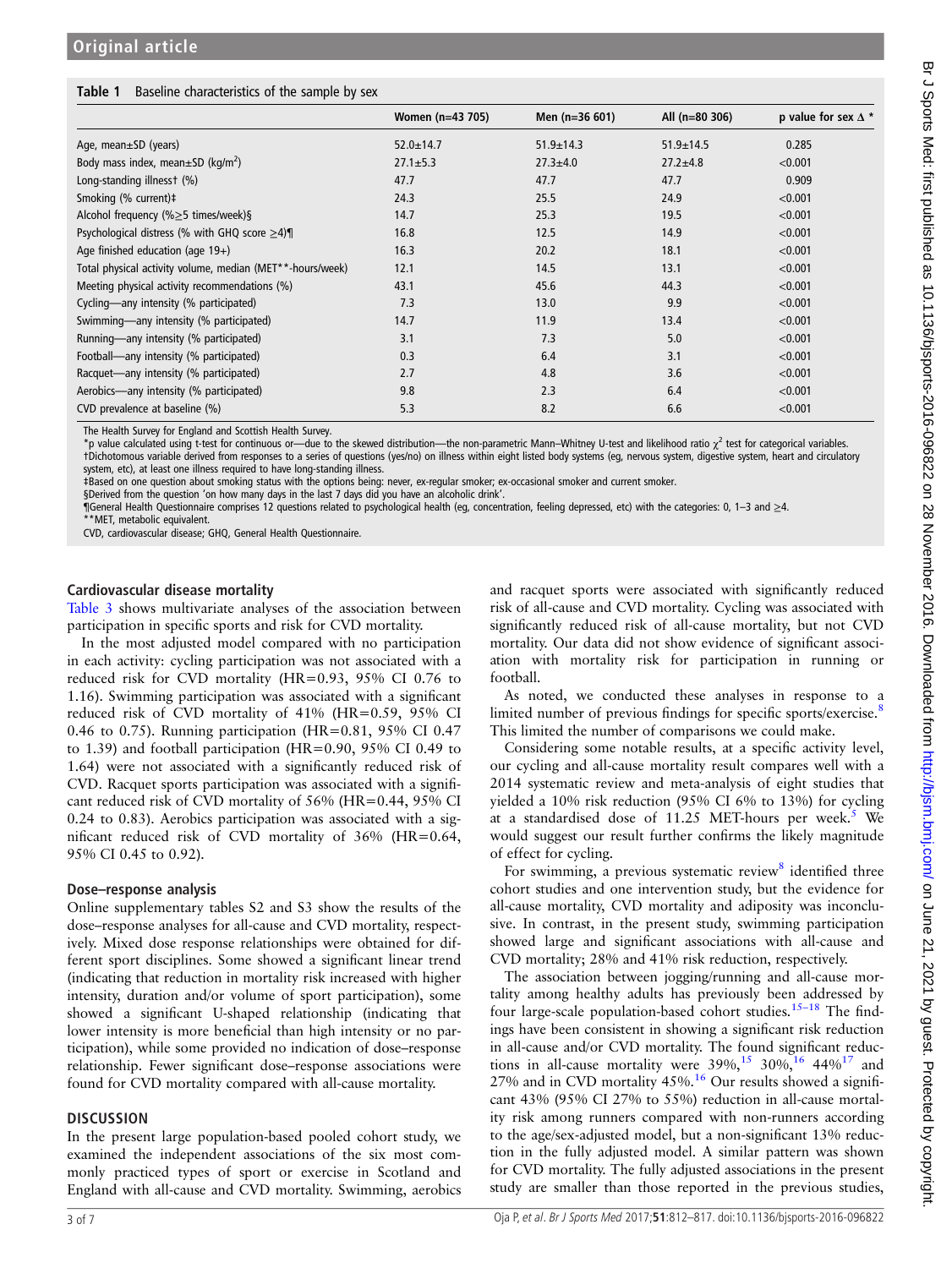<span id="page-3-0"></span>

|                  | Table 2 Associations between sports participation and all-cause mortality in adults aged $\geq$ 30 years (n=80 306) |             | Model 1*              | Model 2t              |
|------------------|---------------------------------------------------------------------------------------------------------------------|-------------|-----------------------|-----------------------|
|                  | Median age at death                                                                                                 | Deaths/n    | HR (95% CI)           | HR (95% CI)           |
| Cycling ‡        |                                                                                                                     |             |                       |                       |
| None             | 77.0                                                                                                                | 8419/72 373 | 1.00                  | 1.00                  |
| Any              | 69.6                                                                                                                | 371/7933    | $0.69$ (0.62 to 0.77) | 0.85 (0.76 to 0.95)   |
| p value          |                                                                                                                     |             | < 0.001               | 0.003                 |
| Swimming         |                                                                                                                     |             |                       |                       |
| None             | 77.0                                                                                                                | 8395/69 525 | 1.00                  | 1.00                  |
| Any              | 69.6                                                                                                                | 395/10 781  | $0.58$ (0.53 to 0.65) | 0.72 (0.65 to 0.80)   |
| p value          |                                                                                                                     |             | < 0.001               | < 0.001               |
| <b>Running</b> § |                                                                                                                     |             |                       |                       |
| None             | 77.0                                                                                                                | 8722/76 294 | 1.00                  | 1.00                  |
| Any              | 55.5                                                                                                                | 68/4012     | 0.57 (0.45 to 0.73)   | 0.87 (0.68 to 1.11)   |
| p value          |                                                                                                                     |             | < 0.001               | 0.252                 |
| Football¶        |                                                                                                                     |             |                       |                       |
| None             | 77.0                                                                                                                | 8747/77830  | 1.00                  | 1.00                  |
| Any              | 54.0                                                                                                                | 43/2476     | 0.63 (0.47 to 0.86)   | 0.82 (0.61 to 1.11)   |
| p value          |                                                                                                                     |             | 0.003                 | 0.175                 |
| Racquet sports** |                                                                                                                     |             |                       |                       |
| None             | 77.0                                                                                                                | 8736/77 391 | 1.00                  | 1.00                  |
| Any              | 66.0                                                                                                                | 54/2917     | 0.38 (0.29 to 0.49)   | 0.53 (0.40 to 0.69)   |
| p value          |                                                                                                                     |             | < 0.001               | < 0.001               |
| Aerobicstt       |                                                                                                                     |             |                       |                       |
| None             | 77.0                                                                                                                | 8618/75 165 | 1.00                  | 1.00                  |
| Any              | 73.4                                                                                                                | 172/5141    | $0.60$ (0.52 to 0.70) | $0.73$ (0.63 to 0.85) |
| p value          |                                                                                                                     |             | < 0.001               | < 0.001               |

\*Model adjusted for age and sex.

†Model also adjusted for long-standing illness, alcohol drinking frequency, psychological distress (GHQ score), BMI, smoking status, education level, doctor-diagnosed cardiovascular disease (IHD, angina, stroke) or cancer, and weekly volume of other physical activity (MET-hours, excluding the volume of the sport that was the main exposure in the corresponding model).

‡For any purpose. §Running/jogging.

¶Football/rugby.

\*\*Badminton, tennis, squash.

††Aerobics/keep fit/gymnastics/dance for fitness.

BMI, body mass index; GHQ, General Health Questionnaire; MET, metabolic equivalent.

and also statistically non-significant. This was a surprising finding, and we have considered a number of possible explanations. In our data, there were a relatively low number of mortality events in the exposure group which contributed to wide CIs and perhaps the non-significant HRs. Previous studies have also assessed running participation over longer recall periods $16-18$ than the current study. It might be that the recall period of 4 weeks used in the current study was not long enough to differentiate long-term and transient behaviour possibly resulting in misclassification of participants. It seems therefore that while not significant, our result adds to the body of evidence supporting beneficial effects of jogging/running on all-cause and CVD mortality rather than contradicting it.

Football showed a non-significant reduction in risk of allcause and CVD mortality. These non-significant associations were somewhat unexpected, as the evidence from controlled intervention studies in a systematic review indicates that participation in recreational football improves aerobic fitness and cardiovascular function at rest and reduces adiposity among previously inactive adults.[8](#page-5-0) Our finding may reflect the low prevalence of football in the study population (0.3% among women, 6.4% among men) and the consequent weaker statistical power in the analyses. We did additional analyses including only men and the HR (Model 2) remained non-significant for

all-cause and CVD mortality (see online [supplementary](http://dx.doi.org/10.1136/bjsports-2016-096822) [table S4](http://dx.doi.org/10.1136/bjsports-2016-096822)).

Participation in racquet sports (including badminton, tennis and squash) showed significant risk reduction of 47% in allcause mortality and 59% reduction in CVD mortality. To the best of our knowledge little comparable data are available. A previous systematic review<sup>[8](#page-5-0)</sup> identified two studies on tennis and two on squash. One on tennis was a prospective cohort study,<sup>[19](#page-6-0)</sup> which showed decreased CVD risk among tennis players but no effect among racquetball players.

Strong and significant associations were found for all-cause and CVD mortality with aerobics participation (including aerobics, keep fit, gymnastics and dance for fitness). Additional analysis including only women indicated more marked reduction in CVD mortality compared with combined group analysis (50% versus 36%) (see online [supplementary table S4\)](http://dx.doi.org/10.1136/bjsports-2016-096822) Aerobic dance has been shown to be associated with improved cardiorespiratory fitness $^{20}$  $^{20}$  $^{20}$  and this in turn with reduced mortality risk. $^{21}$  $^{21}$  $^{21}$  However, the direct link between participation in aerobic dance and mortality has not been previously investigated.

In order to place these observations in the context of overall PA, we have adjusted the analyses for meeting versus not meeting PA recommendations and for doing any sport versus doing no sport. The adjusted HRs for all-cause mortality were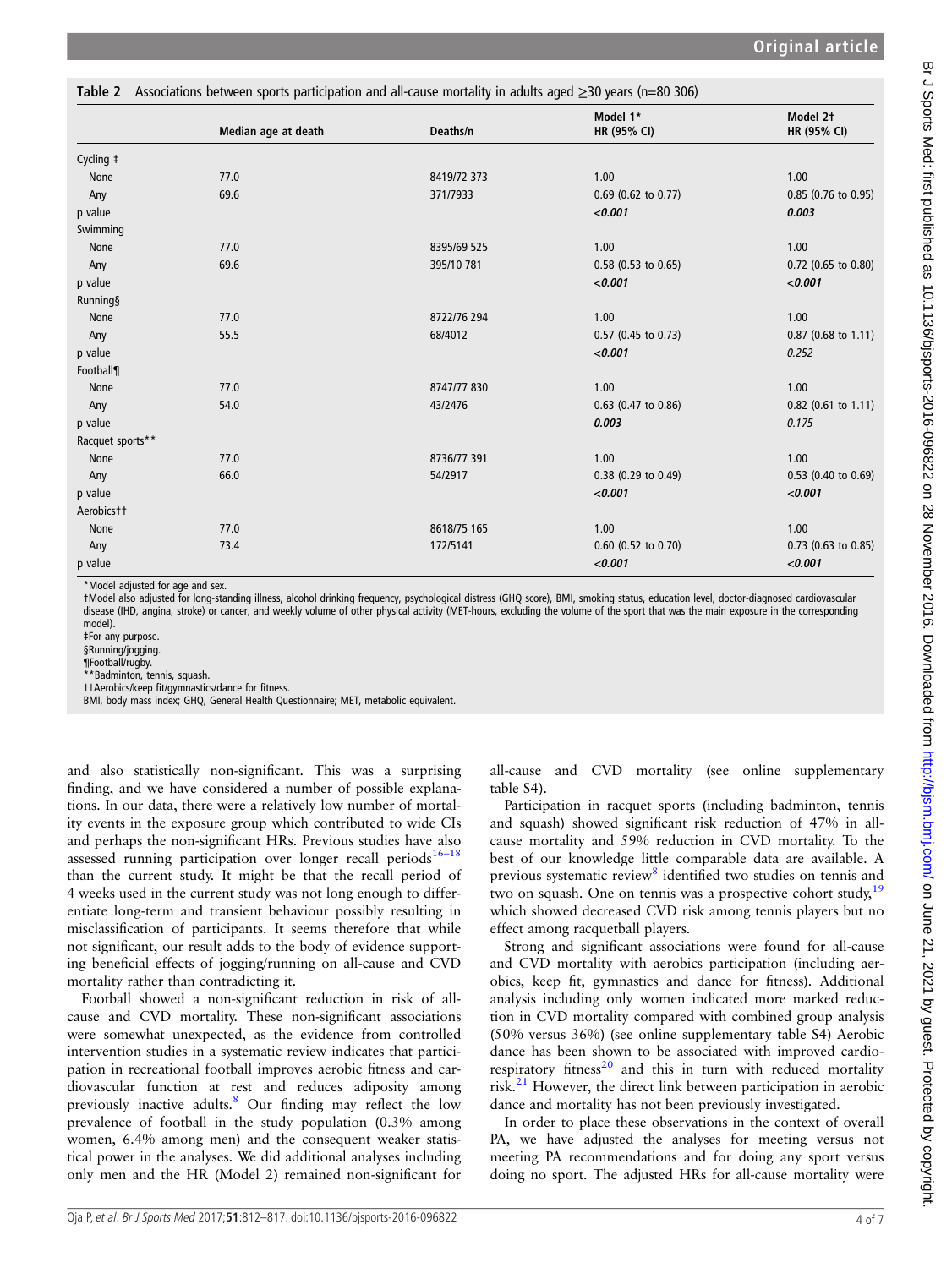<span id="page-4-0"></span>Table 3 Associations between sports participation and CVD mortality in adults aged ≥30 years (excluding those with CVD at baseline, n=75 014)

|                  |                     |             | Model 1*              | Model 2t              |
|------------------|---------------------|-------------|-----------------------|-----------------------|
|                  | Median age at death | Events/n    | HR (95% CI)           | HR (95% CI)           |
| Cycling ‡        |                     |             |                       |                       |
| None             | 76.0                | 1818/67 261 | 1.00                  | 1.00                  |
| Any              | 69.0                | 91/7753     | $0.78$ (0.63 to 0.97) | $0.93$ (0.76 to 1.16) |
| p value          |                     |             | 0.023                 | 0.533                 |
| Swimming         |                     |             |                       |                       |
| None             | 76.1                | 1837/64 486 | 1.00                  | 1.00                  |
| Any              | 69.0                | 72/10 528   | 0.48 (0.37 to 0.60)   | 0.59 (0.46 to 0.75)   |
| p value          |                     |             | < 0.001               | < 0.001               |
| <b>Running§</b>  |                     |             |                       |                       |
| None             | 76.0                | 1896/71 026 | 1.00                  | 1.00                  |
| Any              | 56.0                | 13/3988     | 0.55 (0.32 to 0.93)   | 0.81 (0.47 to 1.39)   |
| p Value          |                     |             | 0.026                 | 0.451                 |
| Football¶        |                     |             |                       |                       |
| None             | 76.0                | 1899/72 558 | 1.00                  | 1.00                  |
| Any              | 54.0                | 10/2456     | 0.74 (0.41 to 1.35)   | 0.90 (0.49 to 1.64)   |
| p value          |                     |             | 0.325                 | 0.736                 |
| Racquet sports** |                     |             |                       |                       |
| None             | 76.0                | 1900/72 131 | 1.00                  | 1.00                  |
| Any              | 66.0                | 9/2883      | 0.32 (0.17 to 0.60)   | $0.44$ (0.24 to 0.83) |
| p value          |                     |             | < 0.001               | 0.011                 |
| Aerobictt        |                     |             |                       |                       |
| None             | 76.0                | 1878/70 011 | 1.00                  | 1.00                  |
| Any              | 73.0                | 31/5003     | 0.52 (0.36 to 0.74)   | 0.64 (0.45 to 0.92)   |
| p value          |                     |             | < 0.001               | 0.015                 |

\*Model adjusted for age and sex.

†Model also adjusted for long-standing illness, alcohol drinking frequency, psychological distress (GHQ score), BMI, smoking status, education level, doctor-diagnosed cardiovascular disease (IHD, angina, stroke) or cancer, and weekly volume of other physical activity (MET-hours, excluding the volume of the sport that was the main exposure in the corresponding model).

‡For any purpose.

§Running/jogging.

¶Football/rugby.

\*\*Badminton/tennis/squash.

††Aerobics/keep fit/gymnastics/dance for fitness. BMI, body mass index; GHQ, General Health Questionnaire; MET, metabolic equivalent.

0.73 (0.69–0.77,  $p < 0.01$ ) and 0.72 (0.68–0.76,  $p < 0.001$ ), respectively, and the corresponding HRs for CVD mortality 0.73 (0.66–0.82,  $p < 0.001$ ) and 0.72 (0.64–0.80,  $p < 0.001$ ). These results suggest that compared with meeting the generic PA guidelines (which also consider walking), doing any sport appears to be equally protective for all-cause and CVD mortality.

We tested for interaction by age (year 50 as cut-point), sex and PA level (meeting the PA recommendations versus not meeting them) of each sport participation by entering an interaction term in each fully adjusted model. With the exception of aerobics (sex interaction  $p=0.022$ ) and cycling (PA level interaction  $p=0.036$  for all-cause mortality and  $p=0.012$  for CVD mortality), there were no interactions by age ( $p \ge 0.155$ ), sex ( $p\geq 0.101$ ) or adherence to PA recommendations ( $p\geq 0.211$ ). Cycling appears to be more beneficial among inactive people for ACM and CVD (data available on request).

Mixed results were obtained for the dose–response relationship between participation in different types of sports and exercise and mortality. For running, we observed no significant dose–response gradient, which is in accordance with some previous findings.[16](#page-6-0) There was some indication of 'U'-shaped dose– response relationships between cycling, swimming and racquet sports participation and mortality, similar as in, for example, Schnohr et  $al^{17}$  $al^{17}$  $al^{17}$  and Wang et  $al^{18}$  $al^{18}$  $al^{18}$  There is an ongoing scientific debate about the shape of the dose–response relationship between PA and mortality, with strong arguments supporting both opposing views. Some contend that the relationship is 'U' shaped,<sup>[22 23](#page-6-0)</sup> while others argue it is linear.<sup>[24 25](#page-6-0)</sup> Our results indicate variable patterns between the dose (intensity, weekly duration, weekly volume) of sport participation and the outcomes and highlight the need for further investigation.

It should be noted from [tables 2](#page-3-0) and 3 that the median age at death in groups with 'any' sport participation is considerably lower than in the 'none' groups. This could initially signal that participation leads to earlier death. However, we offer an alternative explanation of this phenomenon. At baseline, the median age for the 'any participation' groups is considerably lower than the 'none' groups. This means that after 10-year follow-up, the 'any' group is still considerably younger. This drives the phenomenon that the median age at deaths in the 'any' group is lower as it is derived from a younger sample.

The strengths of the present study include the large population representative sample with genders and a wide age range. To the best of our knowledge this is the largest existing data set reporting sport and exercise-specific associations with mortality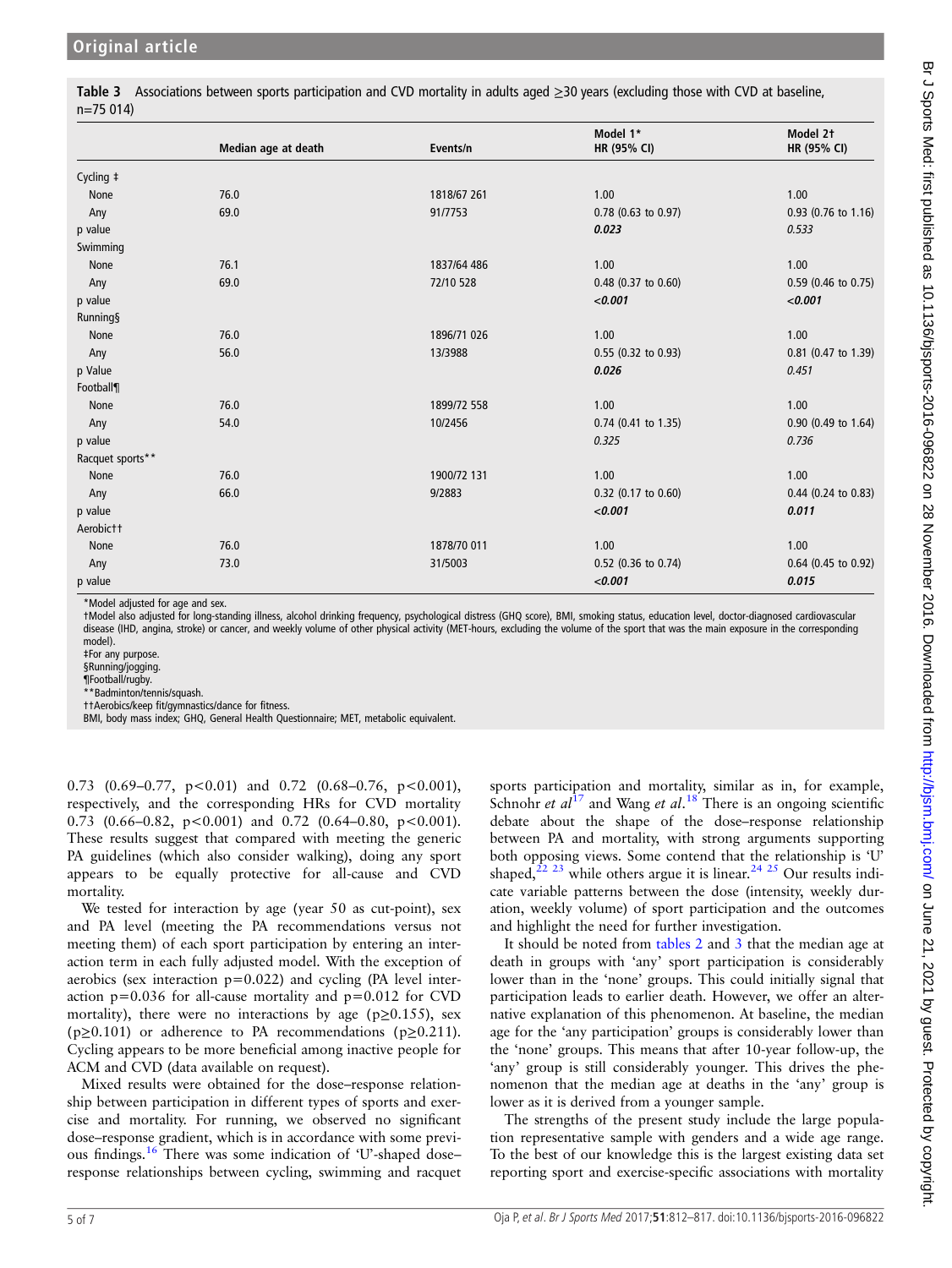<span id="page-5-0"></span>risk. We used extensive national register-based mortality follow-up assessed independently. For the exposure assessment a validated questionnaire was used. The analyses controlled for a comprehensive set of covariates, although we cannot discount the possibility of residual confounding.

This study was not without limitations. First, the small number of events impaired the statistical power in some analyses. There were relatively few deaths due to all causes among runners and football players, which may explain the wide CIs in the final adjusted model. The number of CVD deaths was rather small among all sport/exercise participants and may reflect the weaker associations especially in the maximally adjusted model results. Nevertheless, the associations remained robust for swimming, racquet sports and aerobics. Second, seasonality remains an important issue in PA research, and particularly in our case investigating sports that may have defined on and off seasons. The surveys that we used employed sampling over a 12-month period to account for this issue, but some misclassification and resulting regression dilution may have reduced the strength of associations observed. Third, the relatively short recall period used for the assessment of the sport participation may have led to additional misclassification in terms of the long-term stability of the participation. Fourth, the repeat cross-sectional nature of the survey data available meant we could not assess or account for changes in participation within individuals. Finally, using mortality as an outcome may miss social and mental health benefits or reductions in morbidity conferred by sports participation.

The findings add to the existing body of knowledge suggesting that sport participation is likely to have important potential to promote public health. Future research should use welldesigned cohort studies to strengthen the evidence based on the associations between sport participation and mortality and morbidity, and also consider longitudinal changes in participation behaviour; conduct intervention studies to investigate if health benefits of these and other sport disciplines are truly causal in nature and find more effective ways of increasing population-level sports participation if the benefits are confirmed.

# **CONCLUSIONS**

We found robust associations between participation in certain types of sport and exercise and mortality, indicating substantial reductions in all-cause and CVD mortality for swimming, racquet sports and aerobics and in all-cause mortality for cycling. The growing evidence should support the sport community to develop and promote health-enhancing sport programmes to reach more people and contribute to greater proportion of population meeting the PA guidelines for health.

# What are the findings?

We found robust evidence that adults' participation in swimming, basketball and aerobics is associated with reduced all-cause and cardiovascular mortality and participation in cycling with that of all-cause mortality.

# How might it impact on clinical practice in the future?

These new observations with other existing evidence should support the clinicians to consider sports participation as an effective form of health-enhancing physical activity.

Contributors PO and ZP conceived the idea for the study. PO and ES made a study plan. ES, PK, PO, ST and ZP contributed to the development of the data analysis design. ES processed and analysed the data. PO, PK, ST, ES and ZP drafted the manuscript. AB, CF, MHa, MHi contributed to the writing of the manuscript. All authors contributed to drafting the rebuttal and revising the final draft of the manuscript.

Competing interests None declared.

Ethics approval Ethical approval was granted for all aspects of these studies by the following Ethics Committees prior to each survey year data collection: HSE 1994 was approved by the Medical Ethics Committee of the British Medical Association; HSE 1998/99 were approved by North Thames Multi Centre Research Ethics Committee; HSE 2003/2004 were approved by the London Multi-Centre Research Ethics Committee; SHS 1998 was approved by the Research Ethics Committees for All Health Boards for Scotland; SHS 2003 was approved by the Multi Research Ethics Committee for Scotland.

Provenance and peer review Not commissioned; externally peer reviewed.

### **REFERENCES**

- Lee IM, Shiroma EJ, Lobelo F, et al. Effect of physical inactivity on major non-communicable diseases worldwide: an analysis of burden of disease and life expectancy. [Lancet](http://dx.doi.org/10.1016/S0140-6736(12)61031-9) 2012;380:219–29.
- 2 Hamer M, Chida Y. Walking and primary prevention: a meta-analysis of prospective cohort studies. [Br J Sports Med](http://dx.doi.org/10.1136/bjsm.2007.039974) 2008;42:238–43.
- Woodcock J, Franco OH, Orsini N, et al. Non-vigorous physical activity and all-cause mortality: systematic review and meta-analysis of cohort studies. [Int J Epidemiol](http://dx.doi.org/10.1093/ije/dyq104) 2011;40:121–38.
- Saunders LE, Green JM, Petticrew MP, et al. What are the health benefits of active travel? asystematic review of trials and cohort studies. [PLoS One](http://dx.doi.org/10.1371/journal.pone.0069912) 2013;8:e69912.
- 5 Kelly P, Kahlmeier S, Götschi T, et al. Systematic review and meta-analysis of reduction in all-cause mortality from walking and cycling and shape of dose response relationship. [Int J Behav Nutr Phys Act](http://dx.doi.org/10.1186/s12966-014-0132-x) 2014;11:132.
- Samitz G, Egger M, Zwahlen M. Domains of physical activity and all-cause mortality: systematic review and dose-response meta-analysis of cohort studies. [Int](http://dx.doi.org/10.1093/ije/dyr112) [J Epidemiol](http://dx.doi.org/10.1093/ije/dyr112) 2011;40:1382–400.
- 7 US Department of Health and Human Services. Physical Activity Guidelines Advisory Committee. Physical Activity Guidelines Advisory Committee Report. Washington, DC: 2008:683.
- 8 Oja P, Titze S, Kokko S, et al. Health benefits of different sport disciplines for adults: systematic review of observational and intervention studies with meta-analysis. [Br J Sports Med](http://dx.doi.org/10.1136/bjsports-2014-093885) 2015;49:434–40.
- 9 De Bourdeaudhuij I, Van Cauwenberghe E, Spittaels H, et al. School-based interventions promoting both physical activity and healthy eating in Europe: a systematic review within the HOPE project. [Obes Rev](http://dx.doi.org/10.1111/j.1467-789X.2009.00711.x) 2011;12:205-16.
- 10 Mindell J, Biddulph JP, Hirani V, et al. Cohort profile: the health survey for England. [Int J Epidemiol](http://dx.doi.org/10.1093/ije/dyr199) 2012;41:1585–93.
- 11 Gray L, Batty GD, Craig P, et al. Cohort profile: the Scottish health surveys cohort: linkage of study participants to routinely collected records for mortality, hospital discharge, cancer and offspring birth characteristics in three nationwide studies. [Int](http://dx.doi.org/10.1093/ije/dyp155) [J Epidemiol](http://dx.doi.org/10.1093/ije/dyp155) 2010;39:345–50.
- 12 Stamatakis E, Chau JY, Pedisic Z, et al. Are sitting occupations associated with increased all-cause, cancer, and cardiovascular disease mortality risk? a pooled analysis of seven British population cohorts. [PLoS One](http://dx.doi.org/10.1371/journal.pone.0073753) 2013;8:26.
- 13 Scholes S, Coombs N, Pedisic Z, et al. Age- and sex-specific criterion validity of the health survey for England physical activity and sedentary behavior assessment questionnaire as compared with accelerometry. [Am J Epidemiol](http://dx.doi.org/10.1093/aje/kwu087) 2014;179:1493–502.
- 14 Ainsworth BE, Haskell WL, Herrmann SD, et al. 2011 Compendium of physical activity: a second update of codes and MET values. [Med Sci Sports Exerc](http://dx.doi.org/10.1249/MSS.0b013e31821ece12) 2011;43:1575–81.
- 15 Chakravarty EF, Huberts HB, Lingala VB, et al. Reduced disability and mortality among aging runners. A 21-year longitudinal study. [Arch Intern Med](http://dx.doi.org/10.1001/archinte.168.15.1638) 2008;168:1638-46.